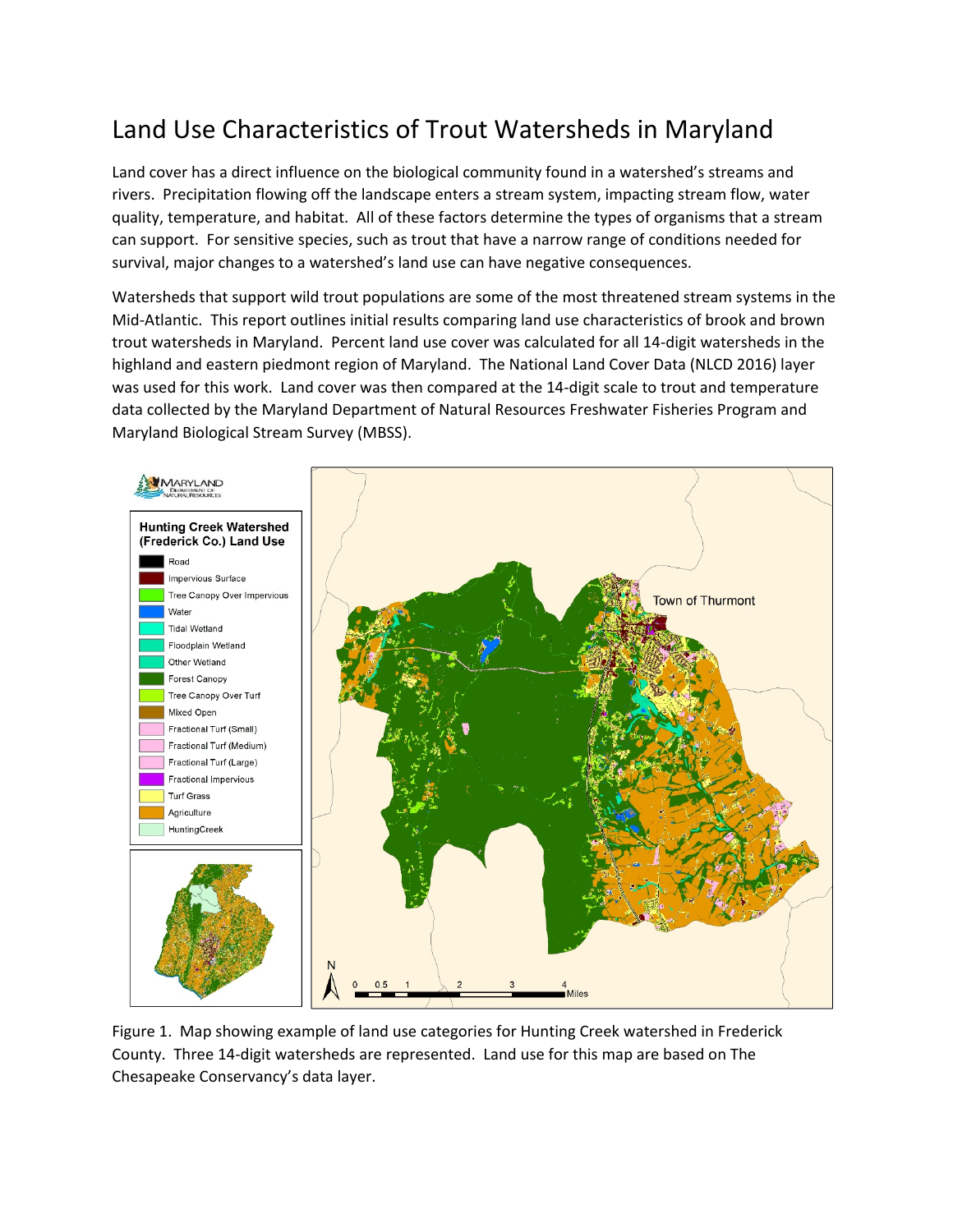## **Land Use and Trout Distribution**

This analysis showed differences in land use characteristics between brook and brown trout watersheds (Figure 2). Brook trout stronghold watersheds represent those with the most robust populations and highest densities in the state. Average percent forest cover in these watersheds is 84%. The average percent forest cover in watersheds where brook trout are present is 70%. For watersheds were brown trout are present, the average percent forest cover is 52%. Finally, in watersheds where trout are not present, average percent forest cover is 46%. Brook trout require a higher percentage of forest cover within a watershed if they are to maintain a viable population in a stream.

This is further highlighted when land use and trout presence is examined on a regional scale (Figure 3). Average percent forest cover for brook trout watersheds was higher in West I and West II than in Central Region watersheds. The Central Region of Maryland has experienced the greatest decline in brook trout watershed numbers over the past several decades. This region has had the greatest increase in development and land use change with the growing human population in the Washington DC/Baltimore Metropolitan area. The remaining brook trout watersheds in this region had an average percent forest cover of 52%. Many of the brook trout populations in these watersheds are significantly reduced and in danger of extirpation.

Brown trout watersheds had similar average percent forest cover of around 46% across Eastern, Central, and West II regions. Generally, brown trout are less sensitive than brook trout and are able to tolerate slightly higher summer water temperatures. This may be reflected in the lower percent forest cover. One important note for the brown trout watersheds is that a small number of these watersheds represent tailwater locations (i.e. Lower Gunpowder River) or limestone streams in Washington County. These are unique situations where land use may have less of an influence than the source of the stream water.



Figure 2. Average percent forested land cover in 14-digit watersheds that support brook and brown trout populations. Brook trout stronghold watersheds are those that support the highest most robust densities in the state.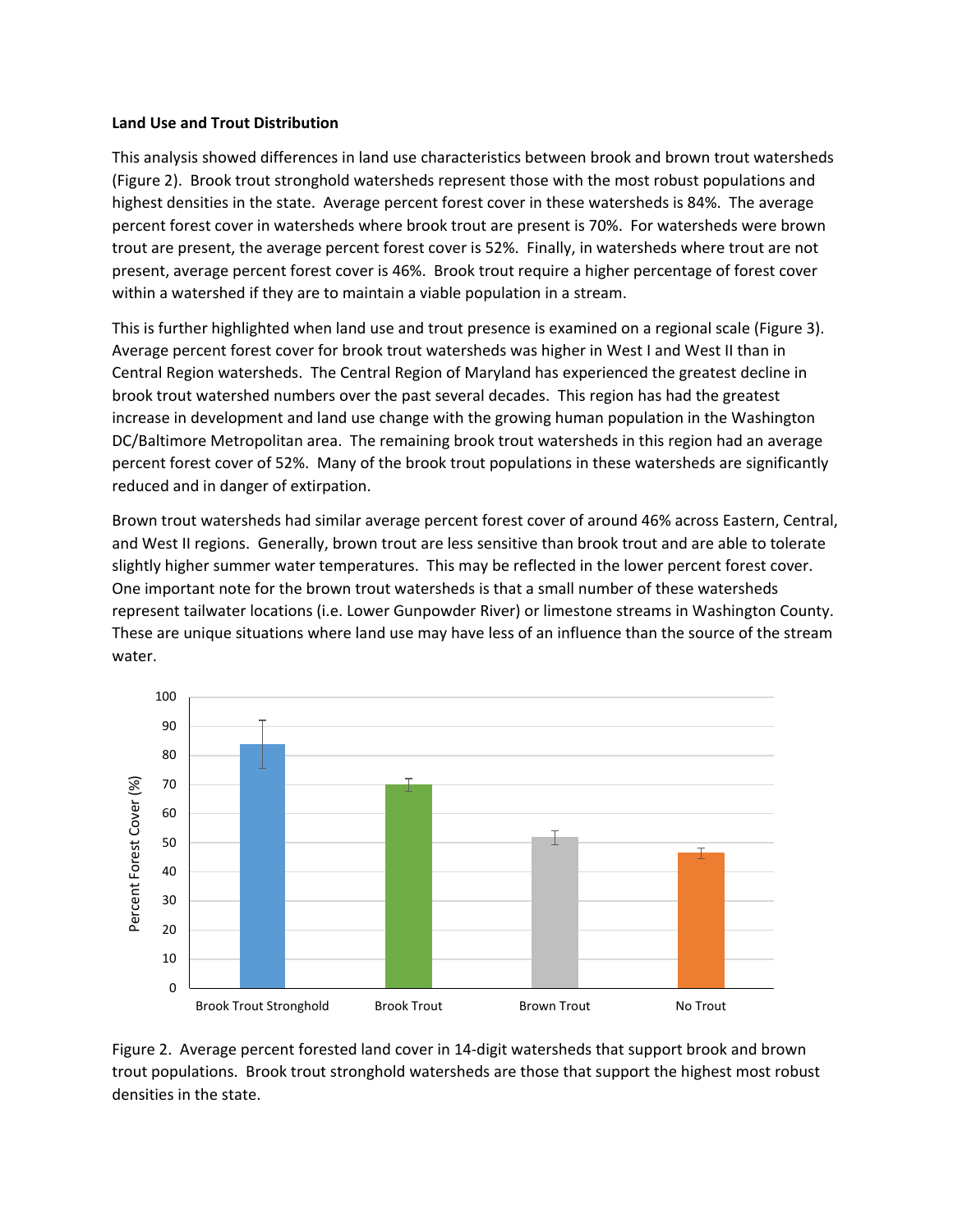

Figure 3. Average percent forested land cover in 14-digit watersheds that support trout populations based on region (Eastern Region = Cecil; Central = Anne Arundel, Baltimore, Carrol, Harford, Howard, Montgomery, Prince Georges; West II = Frederick, Washington; West I = Allegany, Garrett).



Figure 4. Average daily mean and maximum summer water temperatures for 14-digit watershed related to percent forest cover.